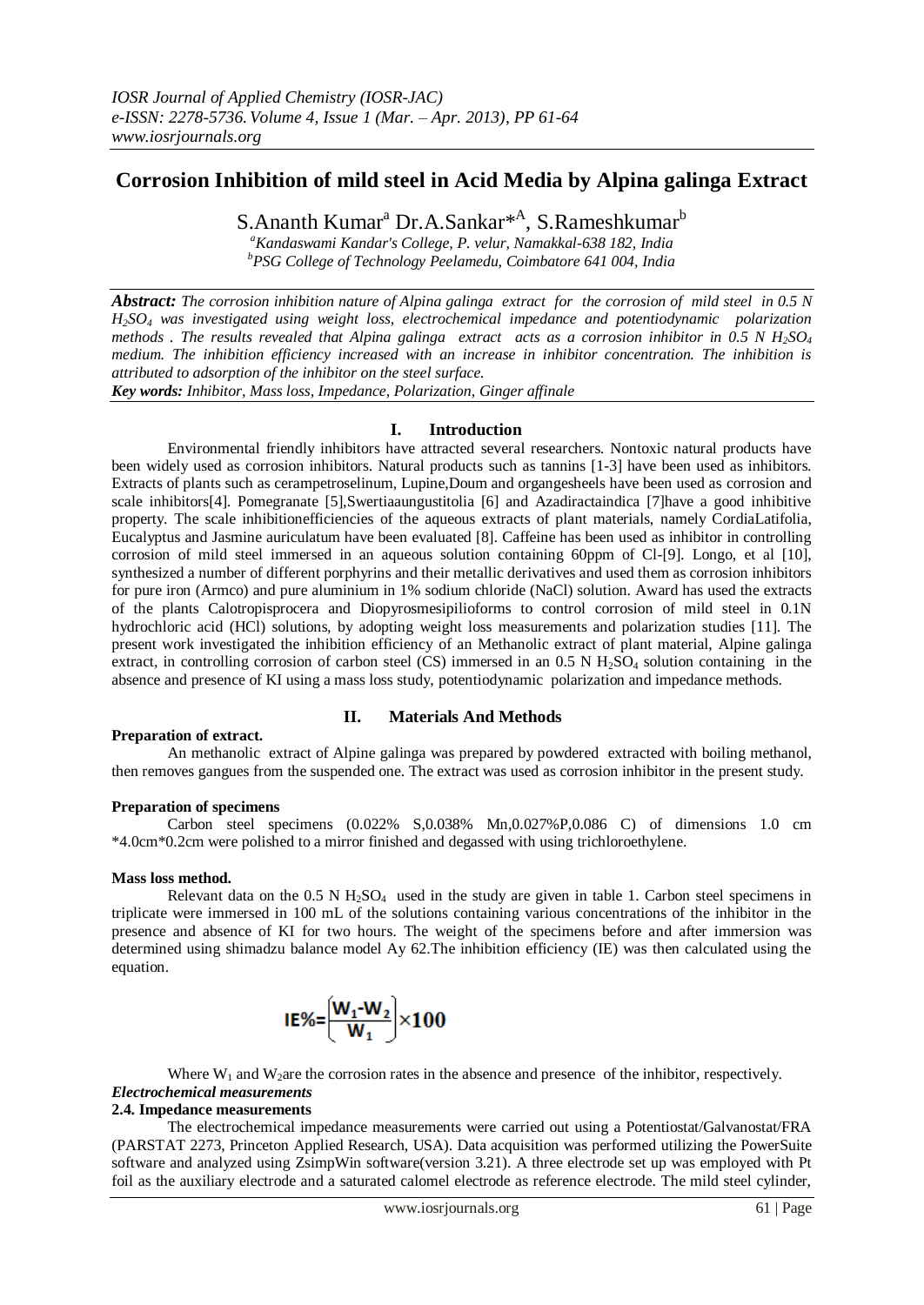with surface prepared as described in the weight loss experimental method, served as the working electrode. The measurements were carried out in the frequency range  $10^6 - 10^{-2}$  Hz at the open circuit potential by superimposing a sinusoidal AC signal of small amplitude, 10 mV, after immersion for 30 min in the corrosive media. The double layer capacitance  $(C_{d})$  and charge transfer resistance  $(R_{ct})$  were obtained

from the impedance plots as described elsewhere [12]. Because Rct is inversely proportional to corrosion current density, it was used to determine the inhibition efficiency (IE%) using the relationship:

$$
IE\% = \frac{Rct - R^o ct}{Rct} \times 100
$$

where R<sub>ct</sub> and  $\frac{R^oct}{r}$  are the charge transfer resistance values in the uninhibited and inhibited solutions respectively.

#### **2.5. Polarization measurements**

The potentiodynamic polarization curves were recorded using the same cell setup employed for the impedance measurements. The potentials were swept at the rate of 1.66mVs−1, primarily from a more negative potential than  $E_{\text{ocp}}$  to a more positive potential than  $E_{\text{ocp}}$  through  $E_{\text{corr}}$ . The inhibition efficiencies were calculatedusing the relationship [13]:

$$
IE\% = \frac{I^{\circ}corr - Icorr}{I^{\circ}corr} \times 100
$$

whereI $^0$ <sub>corr</sub> and I<sub>corr</sub> are the corrosion current densities in the absence and in the presence of inhibitor, respectively.

 $\overline{a}$ 

# **Analysis of result of mass loss method** The corrosion rate (CR) of carbon steel immersed in  $0.5 \text{ N H}_2\text{SO}_4$  in the absence and presence of

**III. Results And Discussion**

inhibitor systems are given table 2. The inhibition effiencies (IE) are also given in this tables.

It is seen from table.2 that the rizhome extract of Alpina galinga shows 38.92% in 0.5 N  $H_2SO_4$ inhibition efficiency for the corrosion of carbon steel in well water and it increases with increase in volume of stock solution added to the corrosive media.

**Table1.**Corrosion rate (CR) of carbon steel in 0.5N H2SO4in the absence and presence of inhibitors,and the inhibition efficiency (IE) obtained by mass loss method**.**

**Immersion period: 2 hours; Inhibitor :MethanolicExtract of Alpine galinga(AG)-KI.**

| AC<br><b>Extract</b> | $KI(0)$ ppm           |                     |                              | $KI$ (50)ppm        |  |
|----------------------|-----------------------|---------------------|------------------------------|---------------------|--|
| (ppm)                | CR<br>$(mg cm-2 h-1)$ | IE<br>$\frac{6}{6}$ | <b>CR</b><br>$(mg cm-2 h-1)$ | IE<br>$\frac{0}{0}$ |  |
| $\theta$             | 112.81                |                     | 112.81                       |                     |  |
| 10                   | 68.90                 | 38.92               | 34.69                        | 69.25               |  |
| 25                   | 65.63                 | 41.91               | 33.44                        | 70.35               |  |
| 50                   | 62.81                 | 44.32               | 32.50                        | 71.19               |  |
| 100                  | 56.88                 | 49.57               | 31.88                        | 71.75               |  |

*Electrochemical impedance spectroscopic measurements (EIS)*



The Impedance measurements of mild steel immersed in sea water in the absence and presence of inhibitors are in Fig 2.

Table 2. Impedance parameters obtained from electrochemical impedance studies.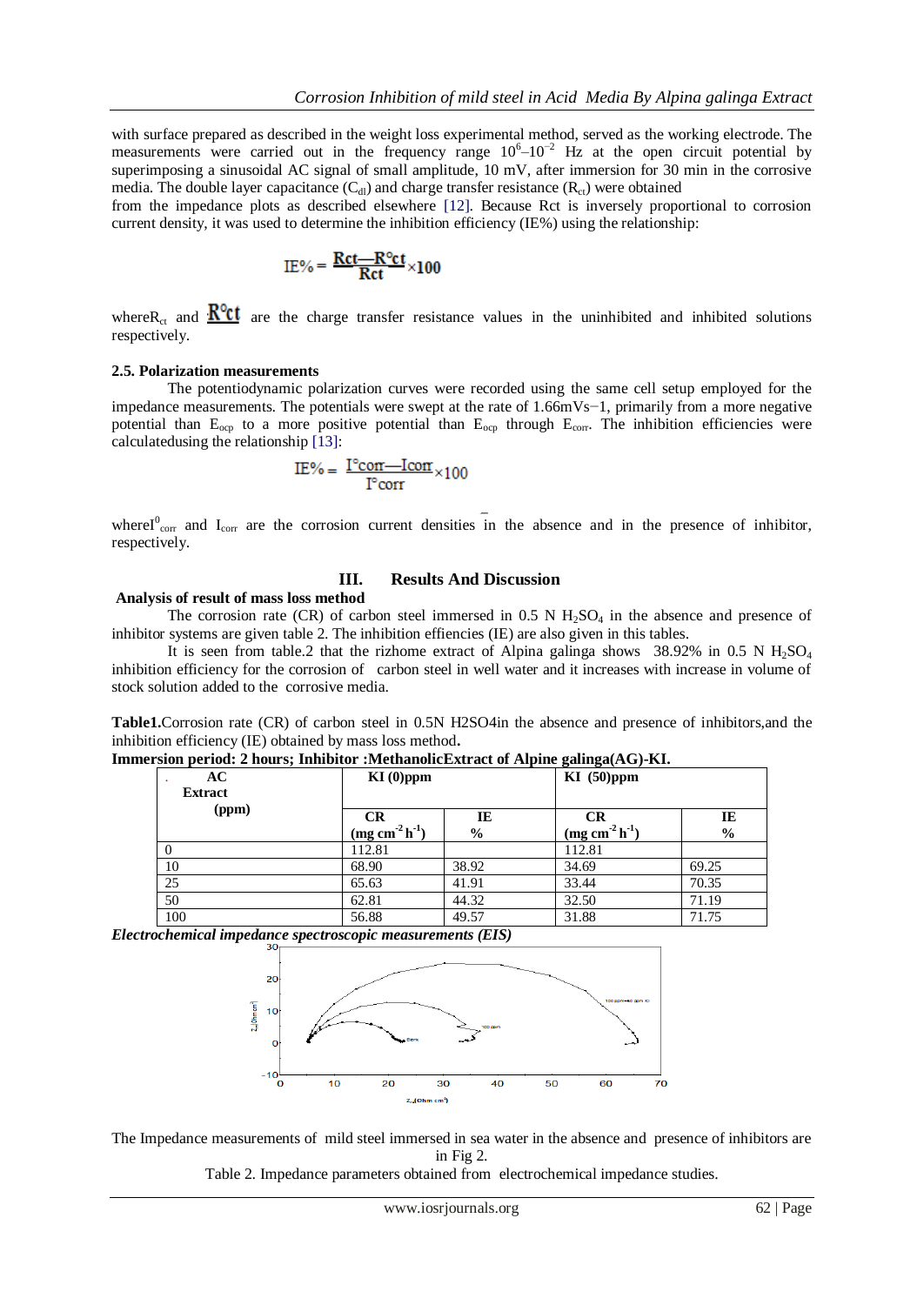| <b>Inhibitor</b><br>concentration<br>ppm | Rct<br>Ohm $cm2$ | $\frac{C_{dl}}{\mu F}$ | IE%   |
|------------------------------------------|------------------|------------------------|-------|
|                                          | 17.2             | $9.2578\times10^{-3}$  |       |
| 100                                      | 39               | $1.0149\times10^{-5}$  | 55.89 |
| $100$ ppm $+$<br>50ppm(KI)               | 62               | $6.384\times10^{-6}$   | 72.25 |

Impedance spectra obtained for corrosion of mild steel in  $0.5$  N  $H<sub>2</sub>SO<sub>4</sub>$  contains two semicircles in which the second one represents the interaction of metal surface with the corrosive environment . The first semicircle represents the nature of the corrosive media .Since the conductivity of the corrosive medium is very low ,this also behaves like a leaky capacitor . The CR-CR model best describes this situation. The second semicircle in the impedance plots contain depressed semicircles with the centre below the real axis. The size of the semicircle increases with the inhibitor concentration, indicating the charge transfer process as the main controlling factor of the corrosion of mild steel. It is apparent from the plots that the impedance of the inhibited solution has increased with the increase in the concentration of the inhibitor. The experimental results of EIS measurements for the corrosion of mild steel in  $0.5$  N  $H_2SO_4$  in the absence and presence of inhibitor are given in Table 2.Papova et al. said that sum of charge transfer resistance (Rct) and adsorption resistance (Rad) is equivalent to polarization resistance (Rp).

# **Polarization studies :**

Electrochemical parameters like corrosion potential ( $E_{\text{corr}}$ ),corrosion current density ( $I_{\text{corr}}$ ),cathodic tafel slope ( $\beta_c$ ) Anodic tafel slope ( $\beta_a$ ) and percentage inhibition efficiency according to polarization studies are listed in table 3. Here I<sub>corr</sub> decreased with increasing inhibitor concentration. It is clearly observed that the Ginger afinale reduce the corrosion current density.



The potentiodynamic polarization curves of mild steel immersed in sea water in the absence and presence of inhibitors are in Fig 2.

| measurements.  |                  |                 |                |                     |      |  |  |  |  |
|----------------|------------------|-----------------|----------------|---------------------|------|--|--|--|--|
| Inhibitor      | - $E_{\rm corr}$ | $\beta_c$ (mV/) | $\beta_a$ (mV) | $Icorr \times 10*6$ | IE%  |  |  |  |  |
| concentration  | (mV)             |                 |                | μA                  |      |  |  |  |  |
| (ppm)          |                  |                 |                |                     |      |  |  |  |  |
|                | 448              | 127             | 68             | .628                |      |  |  |  |  |
| 100            | 446              | 133             | 69             | 0.619               | 62.0 |  |  |  |  |
| $100+50$ ppmKI | 472              | 168             | 78             | 0.210               | 87.1 |  |  |  |  |

**Table 3**. Corrosion parameters in the presence and absence of inhibitor obtained from polarization

 Corrosion current density decreased noticeably with inhibitor concentration, indicating the increased inhibition efficiency with the increase in the concentration of the inhibitor. E  $_{\rm corr}$  value shifted towards more negative potential .It has been reported that a compound can be classified as an anodic and cathodic type inhibitor on the basis of shift E  $_{\rm corr}$  value.If displacement of E corr value is greater than 85 mv ,towards anode or cathode with reference to the blank ,then an inhibitor is categorized as either anodic or cathodic type inhibitor .otherwise inhibitor is treated as mixed type. In our study ,maximum displacement in E  $_{\text{corr}}$  value was around around 24 mV. Indicating inhibitor is a mixed type inhibitor with more anodic nature . βc and βa values changed with respect to the inhibitor concentration. Therefore, Alpina galinga extract could be classified as a mixed type inhibitor suggesting that the presence of the inhibitor does not alter the reaction mechanism, and that the inhibition effect has occurred due to simple blocking of the active sites, thereby reducing available surface area of the corroding metal. [14-15]

## **Active principle for corrosion**